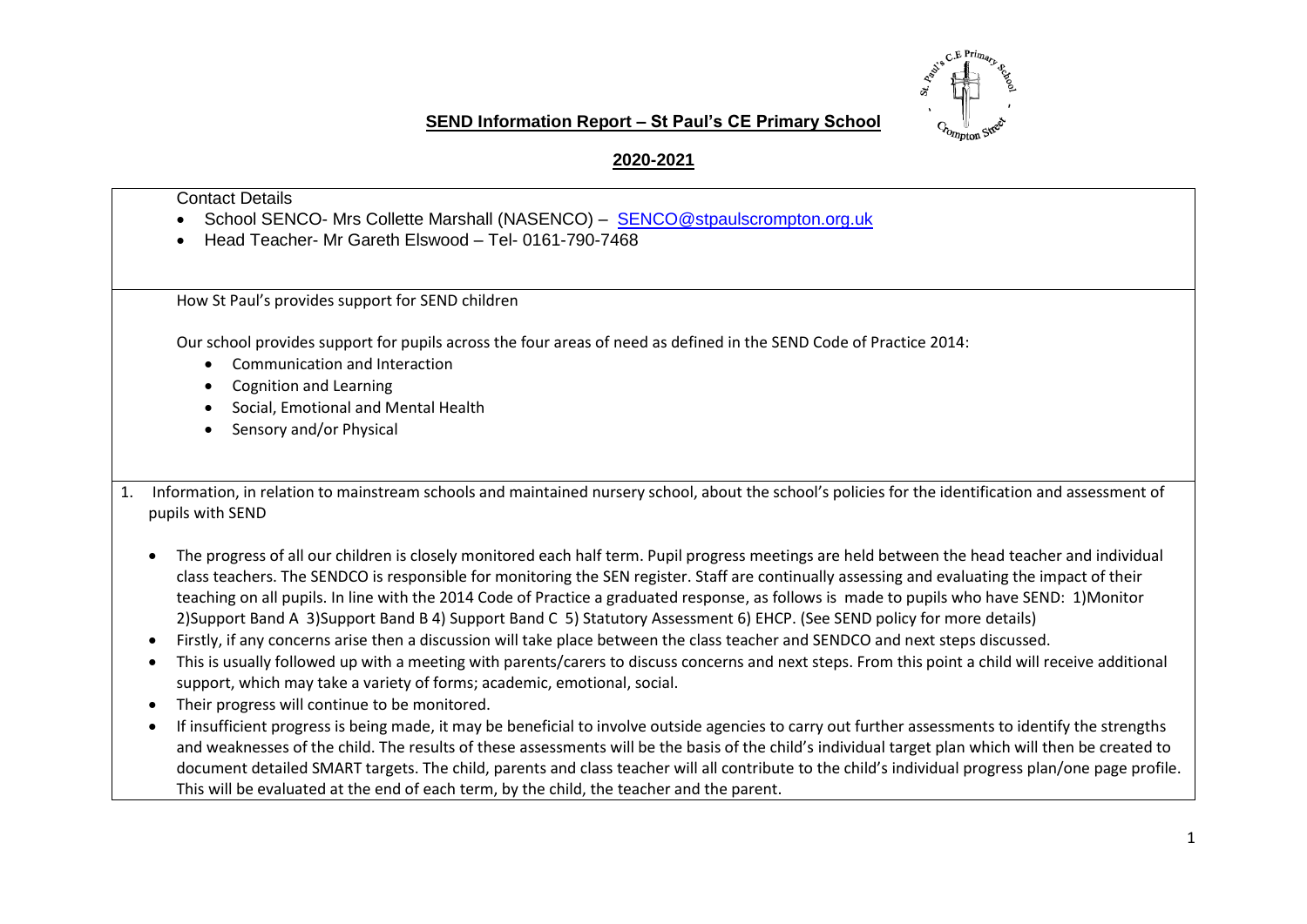- Those children who have significant difficulties and complex needs may require an Education, Care Health Plan (ECHP) This is a statutory document which sets out objectives, strategies, resources and provision required for the child to make progress. There may be extra funding available to assist with this.
- The same process would take place with a LAC (Looked After Child) however a social worker and other professionals would also be involved at the initial meeting. These next steps would form the targets on the child's PEP (Personal Education Plan).
- Our school SEND policy can be viewed on the school website at **[www.stpaulscrompton.org.uk.](http://www.stpaulscrompton.org.uk/)**
- 2. Information about the school's policies for making provision for pupils with SEND whether or not pupils have EHC plans, including a. How the school evaluates the effectiveness of its provision for such pupils

St Paul's prides itself on providing excellent support for all our SEND children. We provide a wide variety of intervention programmes and additional support (see section) We expect children to make good/outstanding progress with this support. We need to make sure that the interventions we provide allow this to happen. If not, then we look at alternative provision.

- Where support additional to that of normal class provision is required, it will be organised through the class teacher, SLT and SENDCO.
- This will include: differentiation in class, TA support and small group support where possible.
- When a child takes part within small group sessions or intervention groups, their progress will be monitored half-termly and logged on their Individual progress plan. This will clearly measure the impact upon the child's learning. Progress is then shared with the parents during meetings where necessary.
- If a child is not responding effectively to intervention, i.e. if there is no change in their progress, groups will be revised and new methods considered, where appropriate.
- Where concerns remain despite sustained intervention, the school will consider requesting a Statutory Assessment applying for an EHC Plan. Parents will be fully consulted at each stage. Each of these intervention bands are detailed in appropriate sections of our policy. Through joint parent-teacher partnership, all monitoring will be shared so that everyone involved will be aware of the support in place, as well as the impact it is having in supporting the child's needs. This will also be done through reviewing the children's termly progress plans and ensuring targets are being met. A copy of the child's progress plan is given to and signed by the parents/carers.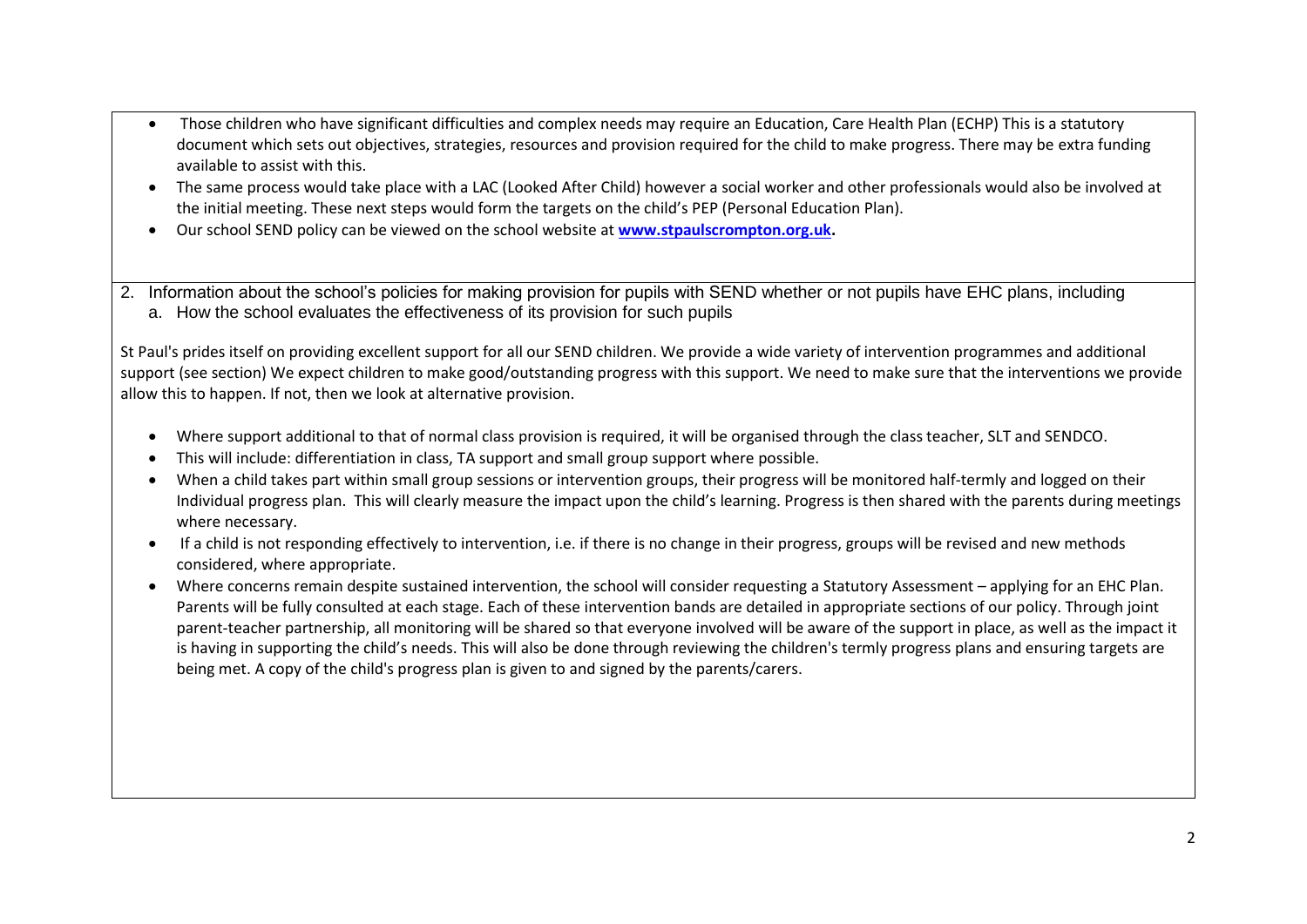- b. The school's arrangements for assessing and reviewing the progress of pupils with SEND
- The progress of all pupils in school is assessed half termly by the head teacher and class teacher through scheduled Pupil Progress Meetings. However, IPP's are evaluated on a termly basis by the class teacher, pupil, parents/carers & SENDCO. Discussions take place between the SENDCO and class teachers and any children who are 'causing concern' are raised. Children who have an Education Health Care Plan (EHCP) have an annual review to discuss the targets set out in the original statement/ EHCP. Professionals from outside agencies may also be invited, alongside the SENDCO, Headteacher, class teacher and parents/carers to discuss the objectives set out in the EHCP.
- These are the more formal arrangements; however parents are invited to come in for a more informal meeting if they have any concerns about their child's progress or wellbeing. The SENDCO can be contacted via the school office or via email a[t SENCO@stpaulscrompton.org.uk](mailto:SENCO@stpaulscrompton.org.uk) . It is essential to have good communication between home and school for optimum progress to be made.
- c. The school's approach to teaching pupils with SEND

We support the National Curriculum Inclusion Statement, which states:

"When planning and teaching, all teachers must set suitable learning challenges, respond to pupils' diverse learning needs and overcome potential barriers to learning. All pupils have the opportunity to experience success in learning and achieve as high a standard as possible. Lessons should be planned to ensure that there are no barriers to every pupil achieving." This is also outlined in the SEND Code of Practice 2014.

We believe every child should be allowed to reach their fullest potential. St Paul's ensures that this happens by the following means:

- Quality first teaching
- Pupil progress meetings
- Pre-learning
- Precision teaching
- Scaffolded prompts
- Teacher/Teaching Assistant Support
- 1-1 & small group support
- Planned intervention programmes

All of these are carefully monitored half termly to ensure progression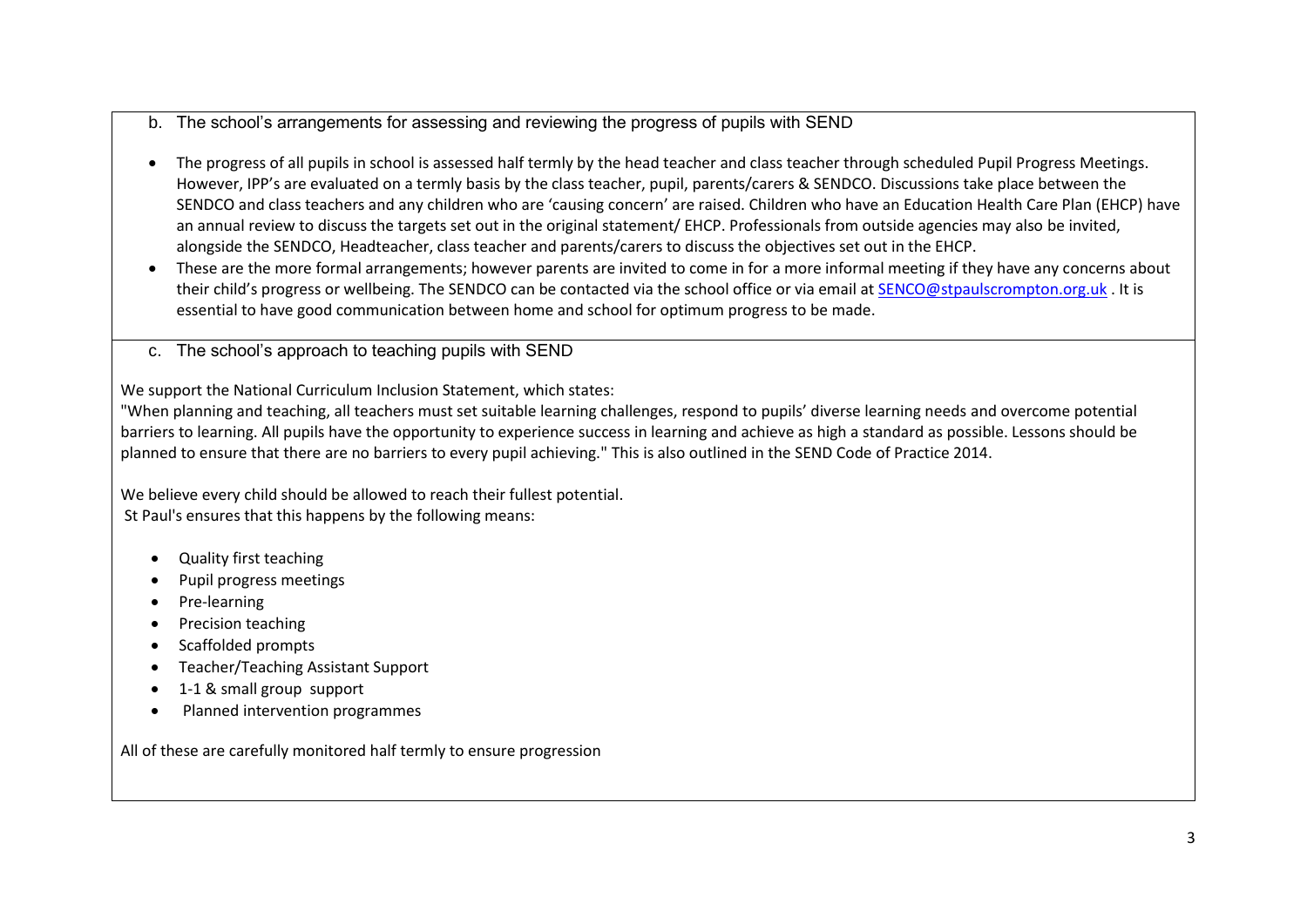• How the school adapts the curriculum and learning environment

Our school understands the importance of differentiation in enabling children to access the curriculum depending upon their needs. It is dependent on the individual child's particular/specific needs, as well as the funding given to support the child, as to how children can best access the curriculum.

This is often done through Quality First Teaching which incorporates;

- class task differentiation
- group support (both in and outside of classes)
- Use of Class Teacher support, Teaching Assistant support and one-to-one support where applicable.
- The curriculum will be adapted, where it is required, as will the learning environment.
- Teachers and teaching assistants appropriately pace the lesson, recognise achievement and reward as necessary.
- Additional support for learning that is available for pupils with SEND

Additional Support:

- Teaching assistants are employed and used to support and enhance learning for all pupils.
- Using recommended aids, such as laptops, coloured overlays, visual timetables, larger font, etc.
- Smaller group work to support and enhance learning including literacy and numeracy booster sessions
- 1-1 individual support for Literacy, Numeracy, Speech and Language programmes
- Word walls and individual resources to support learning i.e. word books, key vocabulary.
- Pre-teaching of topics Elklan Strategies
- Differentiated activities, learning and resources.
- Teaching linked to pupils' specific needs
- Volunteers- We have a number of volunteers who work within school. e.g. listening to readers, playing board games etc

### Interventions

- We use a wide variety of programmes. Please See the list below
	- ➢ Wellcomm
	- $\triangleright$  Speech and Language programmes
	- ➢ First Class at Number
	- ➢ Numbers Count
	- ➢ Meemo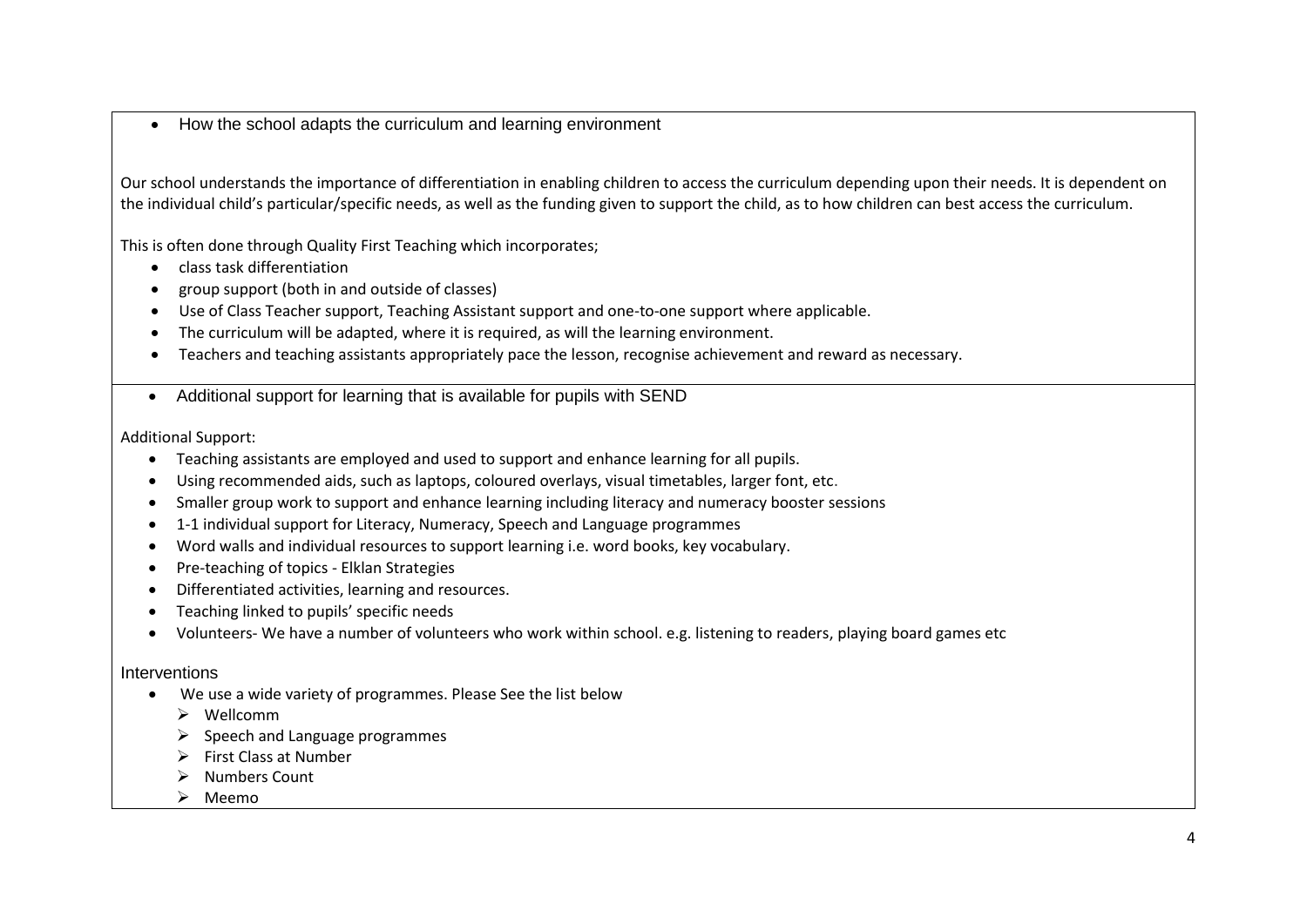d. Activities that are available for pupils with SEN in addition to those available in accordance with the curriculum; and the wider school life

Extra- curricular activities are offered on a rota system throughout the school year. These clubs include

- Art/Crafts
- Gardening
- **Athletics**
- Choir
- Ethos Group
- Booster groups
- Minecraft
- Languages
- EdStart clubs
- These clubs are available to all our children (key stage permitting). Under the 'reasonable adjustment duty' changes can be made in order to accommodate children with a specific requirement.
- Percentages of attendance of SEND children at extra –curricular activities is regularly monitored.

e. Support that is available for improving the emotional and social development of pupils with SEND

At St Pauls

- We have a HLTA who runs a nurture group and various interventions such as a self esteem programme, for pupils who have been identified as having social and emotional barriers to learning. During these sessions we aim to raise self esteem and confidence, help pupils to manage pressures and difficult times in their lives, encourage them to achieve, support them in developing friendships and learn about their social and emotional skills and how to improve these.
- We have a sensory room in school which all pupils can access. The sensory room is a safe, calming space.
- We have a behaviour system that is firmly embedded both within and outside of the classroom. All children are aware of the behaviour system and are praised for following the guidelines.
- We have our own Golden Rules that are firmly embedded both within and outside of the classroom. All children are aware of these and are praised for following them. Christian values of forgiveness, compassion, creation, peace and friendship along with the values of respect,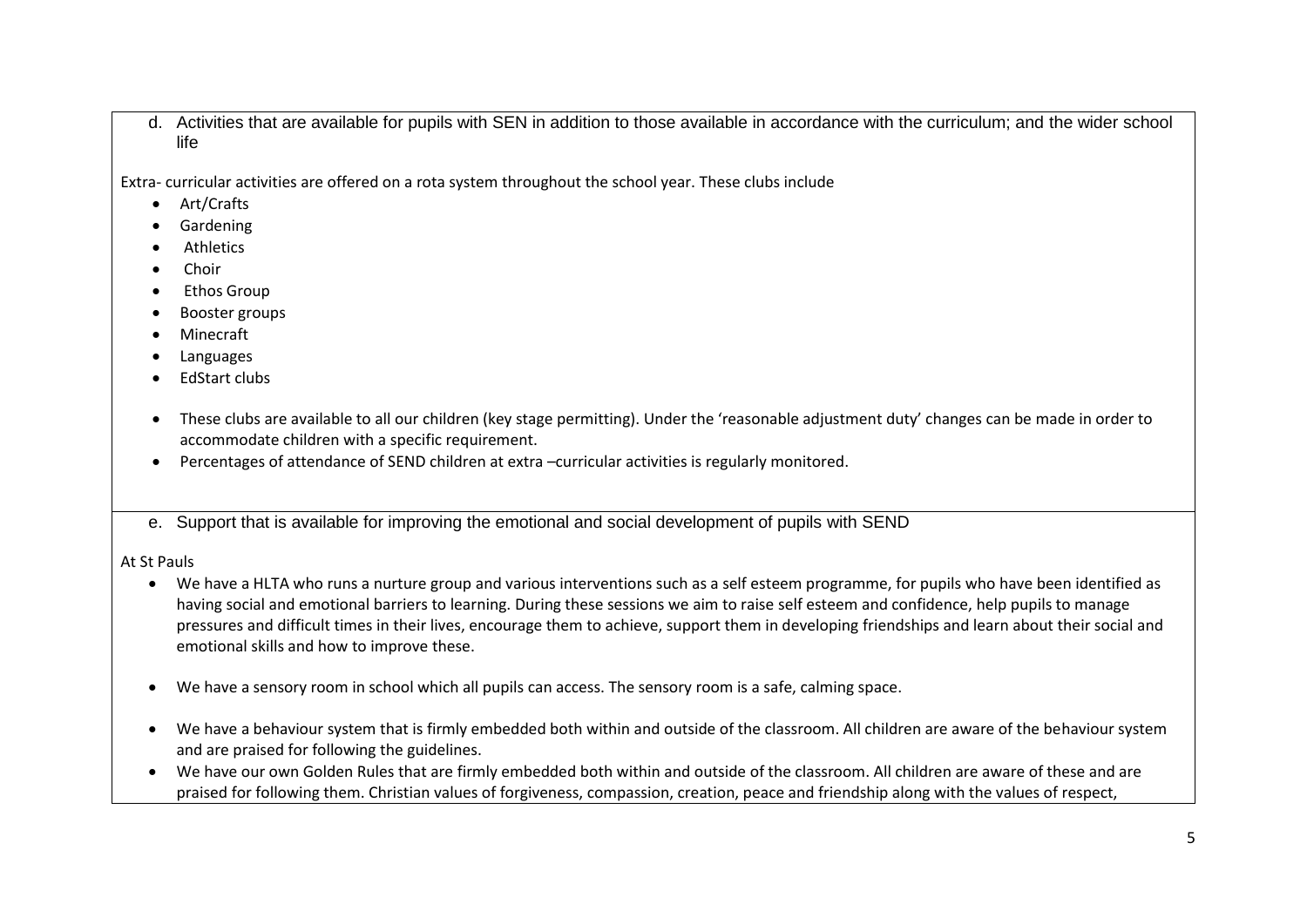tolerance and empathy are also taught within SEAL, PHSCE and RE lessons as well as through the general culture and ethos of everyday life in our school.

4. In relation to mainstream schools and maintained nursery schools, the name and contact details of the SENDCO

The SENDCO at St Paul's is CE Primary School is **Mrs Collette Marshall.** 

Mrs Marshall can be contacted by phoning the school office on 0161-790-7468 or [SENCO@stpaulscrompton.org.uk](mailto:SENCO@stpaulscrompton.org.uk)

- 5. Information about how the expertise and training of staff in relation to CYP with SEND and about how specialist expertise will be secured
	- Professional Development is in place for all members of staff at St Paul's CE Primary. This means that each year all staff evaluates their own training needs as part of their professional development meeting. The Senior Leadership Team and SENDCo monitor the needs of the children and identify any training which needs to take place.
	- High number of teachers and teaching assistants at St Paul's are Elklan trained. (Speech and Language).
	- Staff trained in interventions such as First Class at Number and Phonics Catch up programmes.
	- Staff work very closely with a variety of external agencies and therapists and our Educational Psychologist. Their support will be sought when deemed necessary.
	- Mrs C Marshall holds the National Award for Special Needs Coordination(NASENCO)/Postgraduate Diploma in SEN and Inclusion.
- 6. Information about how equipment and facilities to support CYP with SEND will be secured
	- There is a designated budget for SEND which is monitored to ensure 'best value'. On-going monitoring and evaluation together with the strategic planning of SEND ensures that all children's needs are met through careful targeting of both human and material resources.
	- School can also apply for Temporary Additional Funding (TAF) to support children with SEND for up to two terms in exceptional and emergency situations, in order to allow the school time to gather together evidence to support a submission to request statutory assessment. School must have parental consent to the application being made. TAF is managed by the SEND Caseworker Team and issued at the discretion of the SEN Part 3 Panel.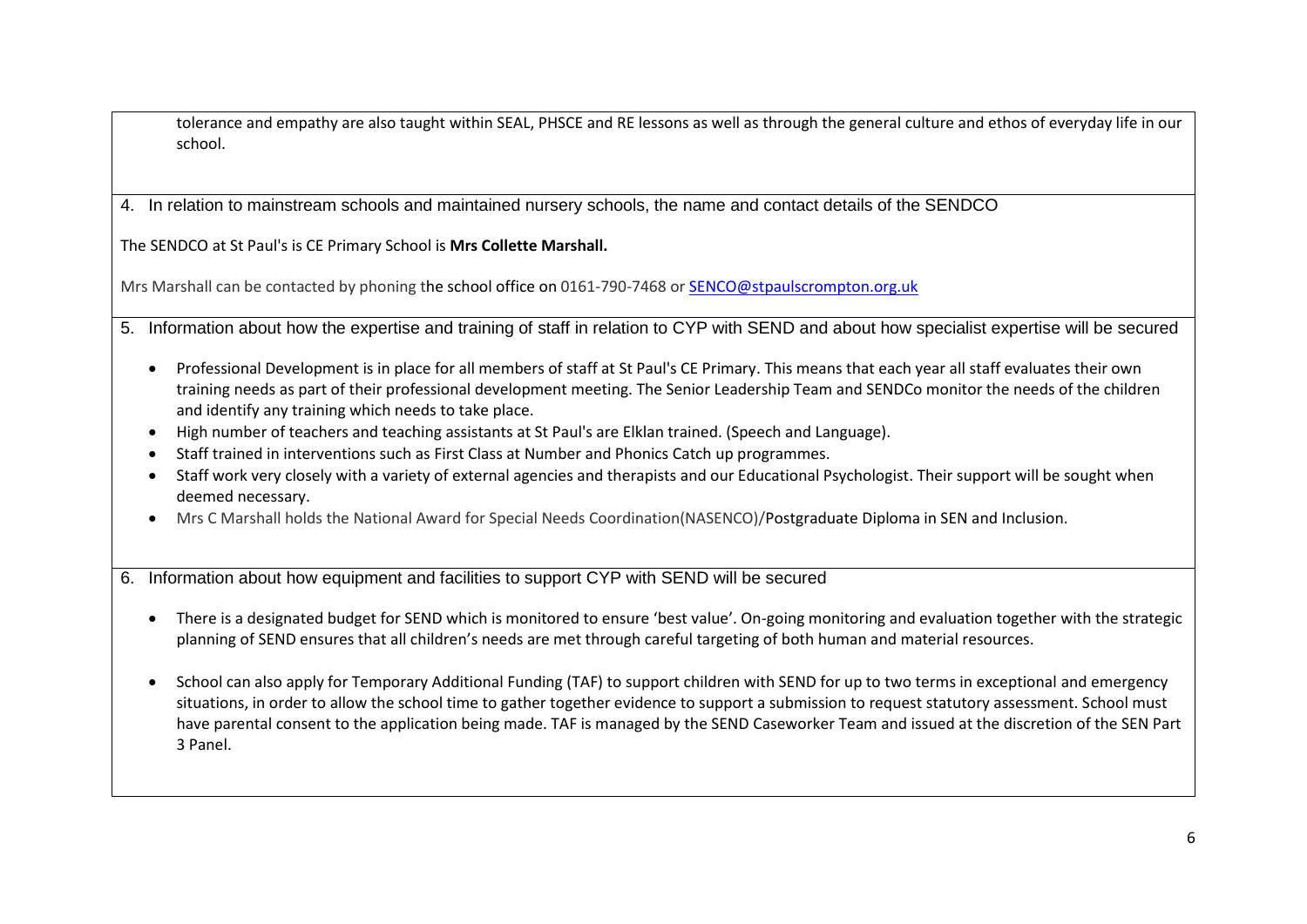- 7. The arrangements for consulting parents of children with SEND about, and involving such parents in, the education of their child
	- At parents evening consultations, parents are informed of their child's progress and their child's individual progress plan shared. Parents/carers are welcome to contact school at any time to discuss any issues or concerns they may have; face to face meetings, phone calls, emails are all ways that parents can share their views and opinions. Please note staff might not always be available immediately due to teaching commitments therefore will get back in touch with as soon as convenient. In addition to this, during the school year there are regular class assemblies and parent workshops. Parent's views and comments are gathered throughout the year through questionnaires. All children take home an annual school report at the end of each academic school year. In EYFS, parents receive weekly photographs from the 2Build a profile tracker.
	- For a child with an EHCP, annual review meetings are held within school. Where the child is under 5 years old, reviews are held every 6 months. Parents and external agencies involved with child are invited to the annual review meetings to discuss the child's progress and next steps. Both Parent and Pupil's views are gathered as part of the annual review process.
- 8. The arrangements for consulting young people with SEND about, and involving them in, their education

We value and celebrate each child's views on all aspects of school life. If a child has a Education, Health Care Plan their views will be sought at the review stage, if appropriate.

SEND pupils play a huge part in evaluating their own progress and help to develop the next steps in their learning.

- Children are familiar with their targets that are displayed at the back of their Maths and English books. They help to evaluate them with the class teacher when they have been achieved. Provision/resources can be changed /adapted, so if a teacher/parent/carer/pupil suggests an alternative way to achieve a specific target, then this is considered.
- We also have an established school council where pupil voice is heard in relation to different aspects of school life. Our SEND children are effectively represented on the school council.
- Pupil questionnaires are filled in and evaluated on an annual basis
- 9. Any arrangements made by the governing body or the proprietor relating to the treatment of complaints from parents of pupils with SEND concerning the provision made at the school
	- Stage 1: The complaint is dealt with by the class teacher. If the matter remains unresolved:
	- Stage 2: The complaint is dealt with by the SENDCo. **(Mrs Collette Marshall)** If there is still no resolution:
	- Stage 3: The Head Teacher **(Mr Gareth Elswood)** should become involved. If the matter is still not resolved, the complainant should put their complaint in writing to the Chair of Governors, (**Mr Shahrokh Taromsari)**
	- Stage 4: The Governing Body deals with the matter through the agreed complaint resolution procedures.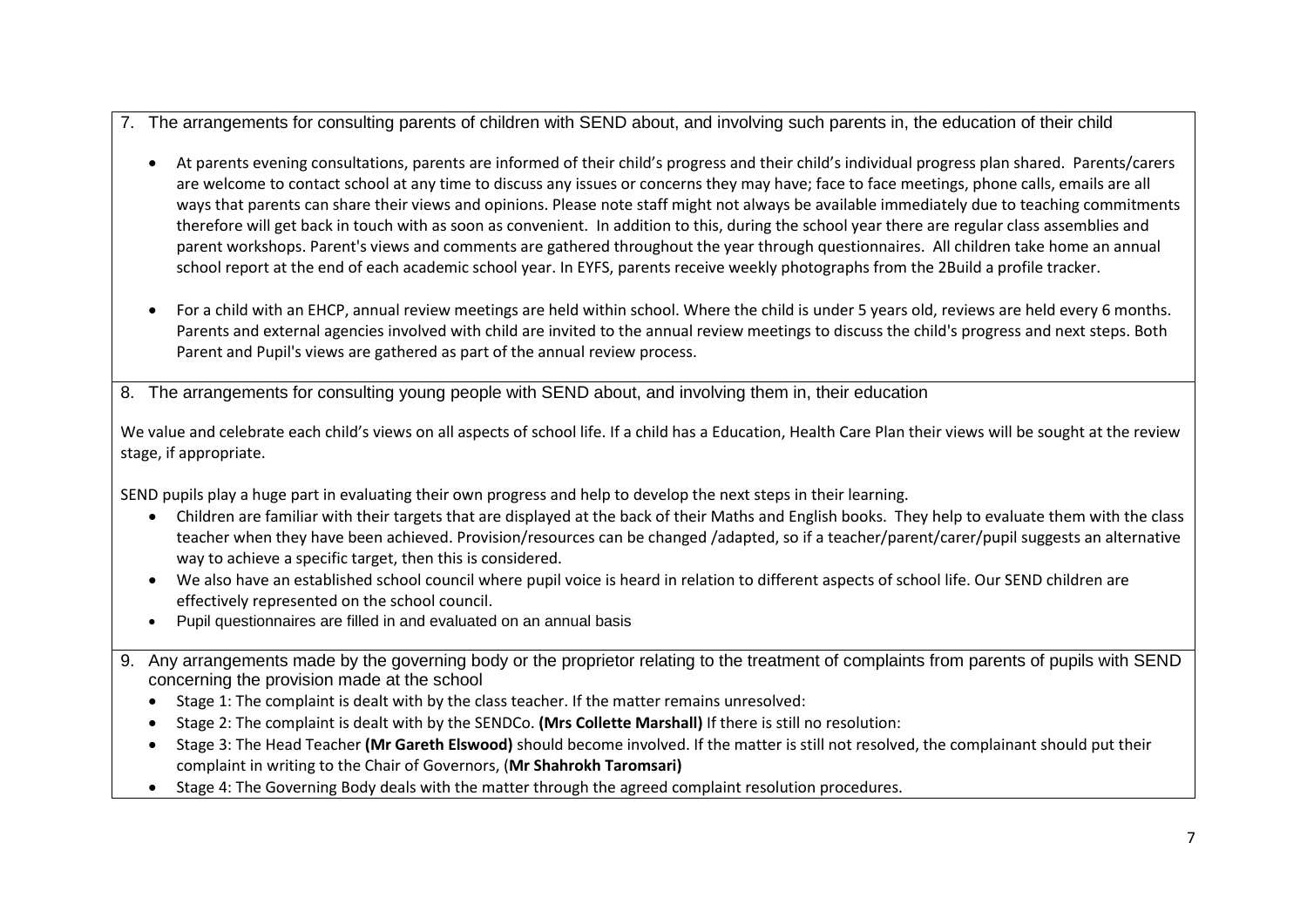| In the unlikely event that the matter is still not resolved, the parents can then take the complaint to the Local Authority Complaints Officer and<br>$\bullet$<br>ultimately to the Ombudsman/Secretary of State.                                                                                                                                                                                                                                                                                                                                                                                                                                                                                                                                                                                                                                                                                                                                                                                                                                                                                                                                                                                                                                                                                                                                                                                                                                                                                                                                                                                                  |                      |  |  |  |
|---------------------------------------------------------------------------------------------------------------------------------------------------------------------------------------------------------------------------------------------------------------------------------------------------------------------------------------------------------------------------------------------------------------------------------------------------------------------------------------------------------------------------------------------------------------------------------------------------------------------------------------------------------------------------------------------------------------------------------------------------------------------------------------------------------------------------------------------------------------------------------------------------------------------------------------------------------------------------------------------------------------------------------------------------------------------------------------------------------------------------------------------------------------------------------------------------------------------------------------------------------------------------------------------------------------------------------------------------------------------------------------------------------------------------------------------------------------------------------------------------------------------------------------------------------------------------------------------------------------------|----------------------|--|--|--|
| 10. How the governing body involves other bodies, including health and social services bodies, local authority support services and voluntary<br>organisations in meeting the needs of pupils with SEND and in supporting the families of such children                                                                                                                                                                                                                                                                                                                                                                                                                                                                                                                                                                                                                                                                                                                                                                                                                                                                                                                                                                                                                                                                                                                                                                                                                                                                                                                                                             |                      |  |  |  |
| St Paul's CE Primary School works very closely with the school's Educational Psychologist in assessing Special Educational Needs. Once a decision,<br>$\bullet$<br>in conjunction with parents/carers, has been made to involve the EP, a referral is made. A date is set and the EP commences the plan-do-review<br>cycle. Parents/carers are involved in the consultation and review meetings.<br>If the child is EAL, then a translator can be arranged for the assessment.<br>$\bullet$<br>It may also be deemed necessary for a child to be referred to speech and language. Again, parents' permission will always to be sought. (In the<br>$\bullet$<br>case of an LAC, permission may be given by the carer or the social worker). Parents are responsible for taking their child to all speech and<br>language appointments.<br>We also have the facility to seek advice from Salford SEND Support Services. We have good links with The Learning Support Services who provide<br>$\bullet$<br>invaluable specialist support for areas such as Autism, Social, Emotional and Mental Health, Dyslexia, Dyscalculia etc. We work closely with the<br>school nurse and continue to have good links with the community paediatricians and CAMHS (Child and Adolescent Mental Health Services).<br>At times an Early Help Assessment may need to be completed. This is an assessment tool which looks at the whole family and helps to identify<br>$\bullet$<br>where the need is and who is best suited to offer support in that area. This is where we need to look at using other agencies within Children's |                      |  |  |  |
| Services to provide skilled support for the entire family, thus helping the child. An Education Health Care Plan provides a holistic approach to<br>supporting children and their families.                                                                                                                                                                                                                                                                                                                                                                                                                                                                                                                                                                                                                                                                                                                                                                                                                                                                                                                                                                                                                                                                                                                                                                                                                                                                                                                                                                                                                         |                      |  |  |  |
| 11. The contact details of support services for the parents of pupils with SEND, including those for arrangements made in accordance with<br>clause 32                                                                                                                                                                                                                                                                                                                                                                                                                                                                                                                                                                                                                                                                                                                                                                                                                                                                                                                                                                                                                                                                                                                                                                                                                                                                                                                                                                                                                                                              |                      |  |  |  |
| Salford Information Advice and Support Service                                                                                                                                                                                                                                                                                                                                                                                                                                                                                                                                                                                                                                                                                                                                                                                                                                                                                                                                                                                                                                                                                                                                                                                                                                                                                                                                                                                                                                                                                                                                                                      | 0161 778 0343        |  |  |  |
| <b>Unity House</b>                                                                                                                                                                                                                                                                                                                                                                                                                                                                                                                                                                                                                                                                                                                                                                                                                                                                                                                                                                                                                                                                                                                                                                                                                                                                                                                                                                                                                                                                                                                                                                                                  |                      |  |  |  |
| <b>Salford Civic Centre</b>                                                                                                                                                                                                                                                                                                                                                                                                                                                                                                                                                                                                                                                                                                                                                                                                                                                                                                                                                                                                                                                                                                                                                                                                                                                                                                                                                                                                                                                                                                                                                                                         | siass@salford.gov.uk |  |  |  |
| <b>Chorley Road</b>                                                                                                                                                                                                                                                                                                                                                                                                                                                                                                                                                                                                                                                                                                                                                                                                                                                                                                                                                                                                                                                                                                                                                                                                                                                                                                                                                                                                                                                                                                                                                                                                 |                      |  |  |  |
| Swinton                                                                                                                                                                                                                                                                                                                                                                                                                                                                                                                                                                                                                                                                                                                                                                                                                                                                                                                                                                                                                                                                                                                                                                                                                                                                                                                                                                                                                                                                                                                                                                                                             |                      |  |  |  |
| M27 5AW                                                                                                                                                                                                                                                                                                                                                                                                                                                                                                                                                                                                                                                                                                                                                                                                                                                                                                                                                                                                                                                                                                                                                                                                                                                                                                                                                                                                                                                                                                                                                                                                             |                      |  |  |  |
| For children aged 0-5<br>Early Support/Portage Home Visiting Team/Inclusion Officers                                                                                                                                                                                                                                                                                                                                                                                                                                                                                                                                                                                                                                                                                                                                                                                                                                                                                                                                                                                                                                                                                                                                                                                                                                                                                                                                                                                                                                                                                                                                | 0161 793 3275        |  |  |  |
| <b>Starting Life Well</b>                                                                                                                                                                                                                                                                                                                                                                                                                                                                                                                                                                                                                                                                                                                                                                                                                                                                                                                                                                                                                                                                                                                                                                                                                                                                                                                                                                                                                                                                                                                                                                                           |                      |  |  |  |
| <b>Unity House</b>                                                                                                                                                                                                                                                                                                                                                                                                                                                                                                                                                                                                                                                                                                                                                                                                                                                                                                                                                                                                                                                                                                                                                                                                                                                                                                                                                                                                                                                                                                                                                                                                  |                      |  |  |  |
| <b>Salford Civic Centre</b>                                                                                                                                                                                                                                                                                                                                                                                                                                                                                                                                                                                                                                                                                                                                                                                                                                                                                                                                                                                                                                                                                                                                                                                                                                                                                                                                                                                                                                                                                                                                                                                         |                      |  |  |  |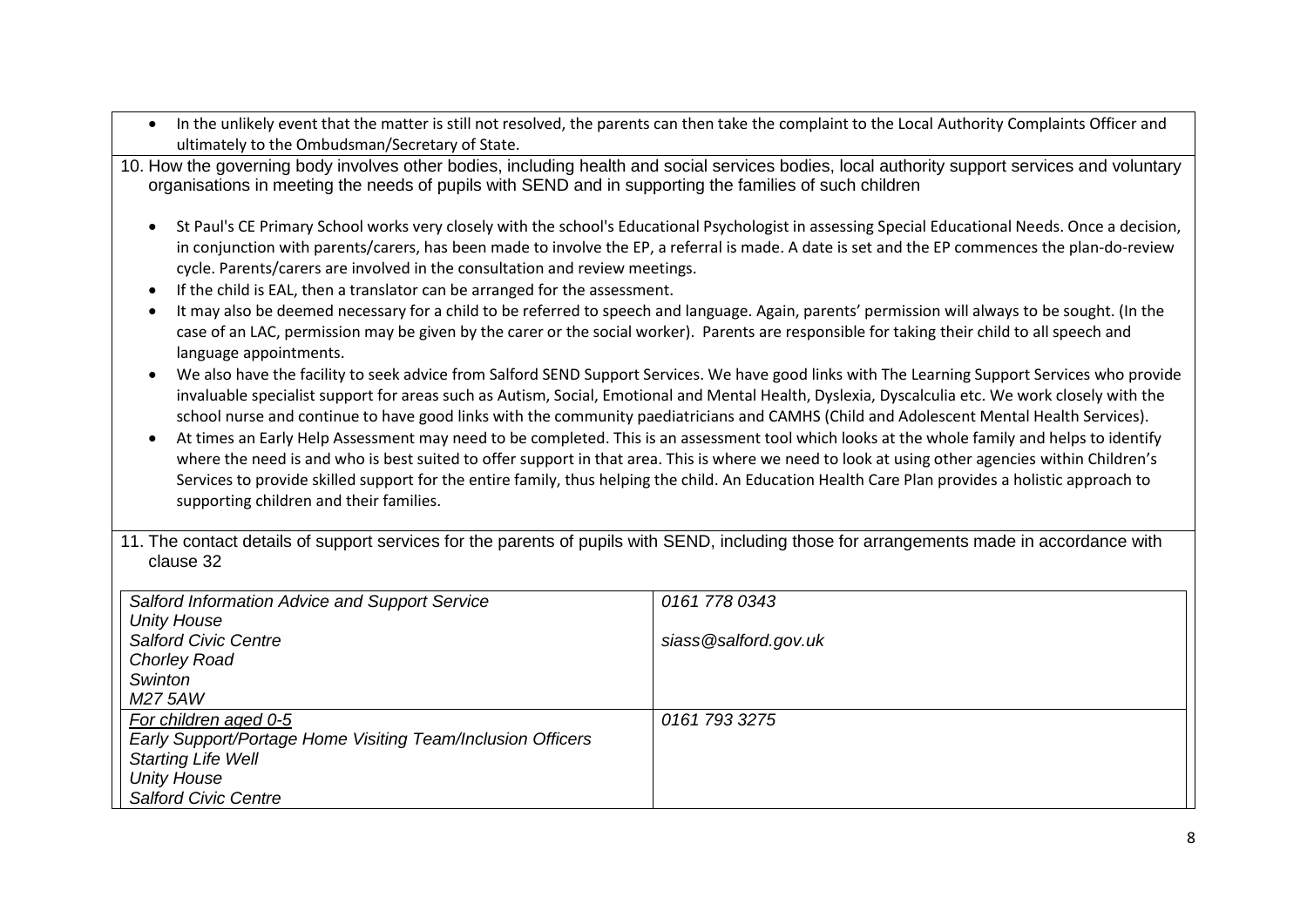| <b>Chorley Road</b><br>Swinton                                                                                                             |             |                               |                        |  |  |  |
|--------------------------------------------------------------------------------------------------------------------------------------------|-------------|-------------------------------|------------------------|--|--|--|
| M27 5AW                                                                                                                                    |             |                               |                        |  |  |  |
| <b>Statutory Assessment Team</b>                                                                                                           |             | 0161 778 0410                 |                        |  |  |  |
| <b>Burrows House</b>                                                                                                                       |             |                               |                        |  |  |  |
| 10 Priestley Road                                                                                                                          |             |                               |                        |  |  |  |
| <b>Wardley Industrial Estate</b>                                                                                                           |             |                               |                        |  |  |  |
| M28 2LY                                                                                                                                    |             |                               |                        |  |  |  |
| <b>Learning Support Service (LSS)</b>                                                                                                      |             | 0161 607 1671                 |                        |  |  |  |
| c/o Moorside High School                                                                                                                   |             |                               |                        |  |  |  |
| 57 Deans Road                                                                                                                              |             |                               |                        |  |  |  |
| Swinton                                                                                                                                    |             |                               |                        |  |  |  |
| <b>M27 0AP</b>                                                                                                                             |             |                               |                        |  |  |  |
| <b>Educational Psychology Service</b>                                                                                                      |             | 0161 778 0476                 |                        |  |  |  |
| <b>Burrows House</b>                                                                                                                       |             |                               |                        |  |  |  |
| M28 2LY                                                                                                                                    |             |                               |                        |  |  |  |
| Children with Disabilities Social Work Team                                                                                                |             | 0161 793 3535                 |                        |  |  |  |
| <b>Salford Civic Centre</b>                                                                                                                |             |                               |                        |  |  |  |
| <b>Chorley Road</b>                                                                                                                        |             |                               |                        |  |  |  |
| Swinton                                                                                                                                    |             |                               |                        |  |  |  |
| M27 5DA                                                                                                                                    |             |                               |                        |  |  |  |
| 12. The contact details of support services for supporting pupils with SEN in transferring between phases of education or in preparing for |             |                               |                        |  |  |  |
| adulthood and independent living                                                                                                           |             |                               |                        |  |  |  |
| <b>Transition From</b>                                                                                                                     | To          | <b>Support Service</b>        | <b>Contact details</b> |  |  |  |
| Setting                                                                                                                                    | School      | <b>Starting Life Well</b>     | 0161 793 3275          |  |  |  |
|                                                                                                                                            |             | <b>Educational Psychology</b> | 0161 778 0476          |  |  |  |
|                                                                                                                                            |             | <b>LSS</b>                    | 0161 607 1671          |  |  |  |
| Key Stage 1                                                                                                                                | Key Stage 2 | <b>Educational Psychology</b> | 0161 778 0476          |  |  |  |
|                                                                                                                                            |             | <b>LSS</b>                    | 0161 607 1671          |  |  |  |
| Key Stage 2                                                                                                                                | Key Stage 3 | <b>Educational Psychology</b> | 0161 778 0476          |  |  |  |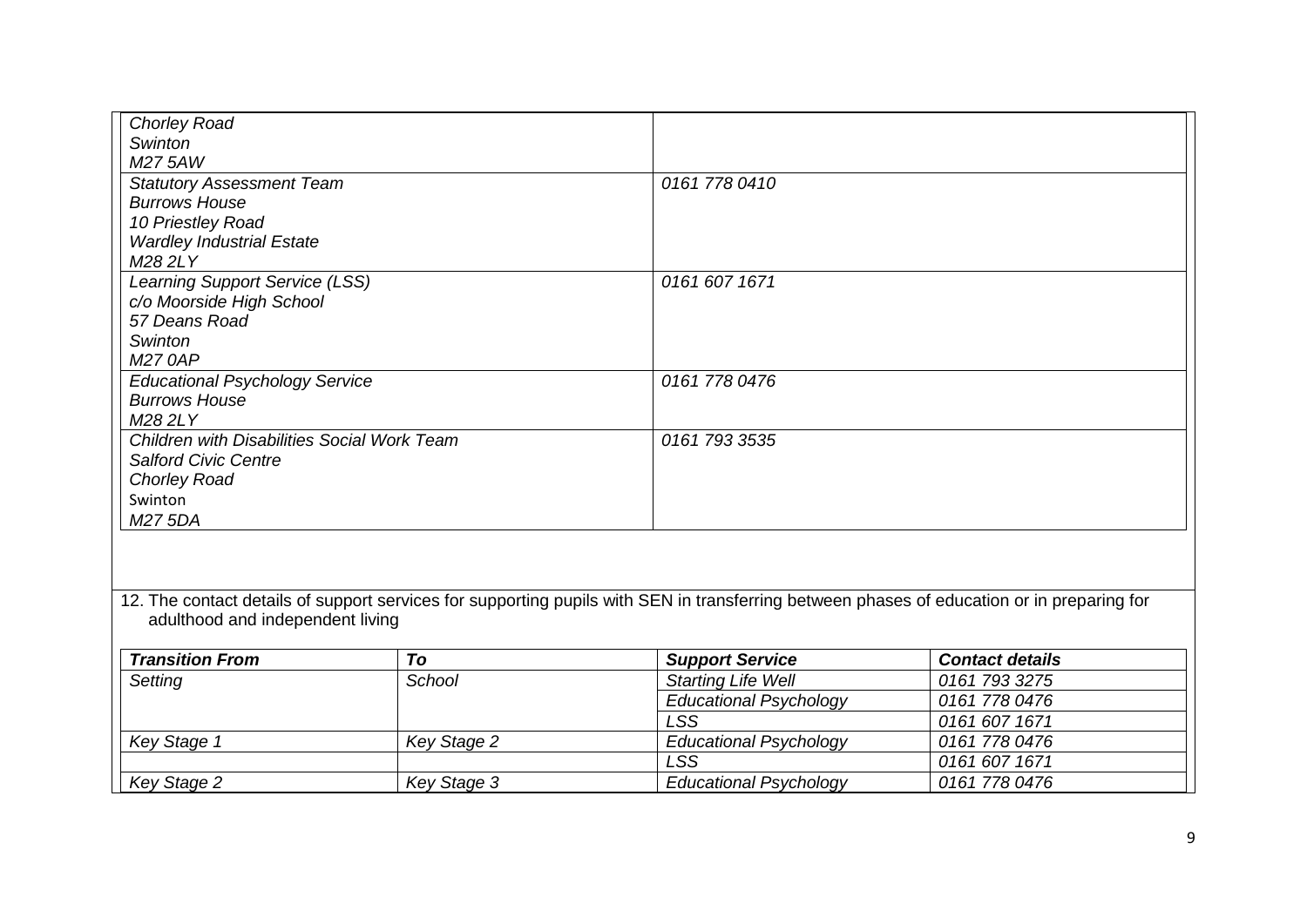|                                                                                                         |                        | <b>LSS</b>                      | 0161 607 1671                        |
|---------------------------------------------------------------------------------------------------------|------------------------|---------------------------------|--------------------------------------|
| Key Stage 3                                                                                             | Key Stage 4            | <b>Educational Psychology</b>   | 0161 778 0476                        |
|                                                                                                         |                        | <b>LSS</b>                      | 0161 607 1671                        |
| Key Stage 4                                                                                             | Key Stage 5 and beyond | <b>Educational Psychology</b>   | 0161 778 0476                        |
|                                                                                                         |                        | <b>LSS</b>                      | 0161 607 1671                        |
|                                                                                                         |                        | New Directions (the Joint       | 0161 793 2286                        |
|                                                                                                         |                        | Learning Difficulty Team within |                                      |
|                                                                                                         |                        | <b>Adult Services)</b>          |                                      |
|                                                                                                         |                        | <b>Transition Coordinator</b>   | 0161 793 2298                        |
|                                                                                                         |                        | Connexions                      | 0161 603 6850                        |
|                                                                                                         |                        | Salford City College Learning   | <b>City Skills Sixth Form Centre</b> |
|                                                                                                         |                        | Support                         | - 50 Frederick Road, Salford,        |
|                                                                                                         |                        |                                 | <b>M6 6QH</b>                        |
|                                                                                                         |                        |                                 |                                      |
|                                                                                                         |                        |                                 | <b>Eccles Sixth Form Centre</b>      |
|                                                                                                         |                        |                                 | - Chatsworth Road, Eccles,           |
|                                                                                                         |                        |                                 | Salford, M30 9FJ                     |
|                                                                                                         |                        |                                 | FutureSkills - Dakota                |
|                                                                                                         |                        |                                 | Avenue, Salford, M50 2PU             |
|                                                                                                         |                        |                                 | <b>Pendleton Sixth Form Centre</b>   |
|                                                                                                         |                        |                                 | - Dronfield Road, Salford, M6        |
|                                                                                                         |                        |                                 | <b>7FR</b>                           |
|                                                                                                         |                        |                                 | <b>Walkden Sixth Form Centre</b>     |
|                                                                                                         |                        |                                 | - Walkden Road, Worsley,             |
|                                                                                                         |                        |                                 | Salford, M28 7QD                     |
|                                                                                                         |                        |                                 |                                      |
|                                                                                                         |                        |                                 |                                      |
| For any child with a disability not already known to Social Services who you think needs a service from |                        |                                 | 0161 603 4500                        |
| them to help support transition at any stage, you need to refer to the Multi Agency Safeguarding Hub    |                        |                                 |                                      |
| (MASH)                                                                                                  |                        |                                 |                                      |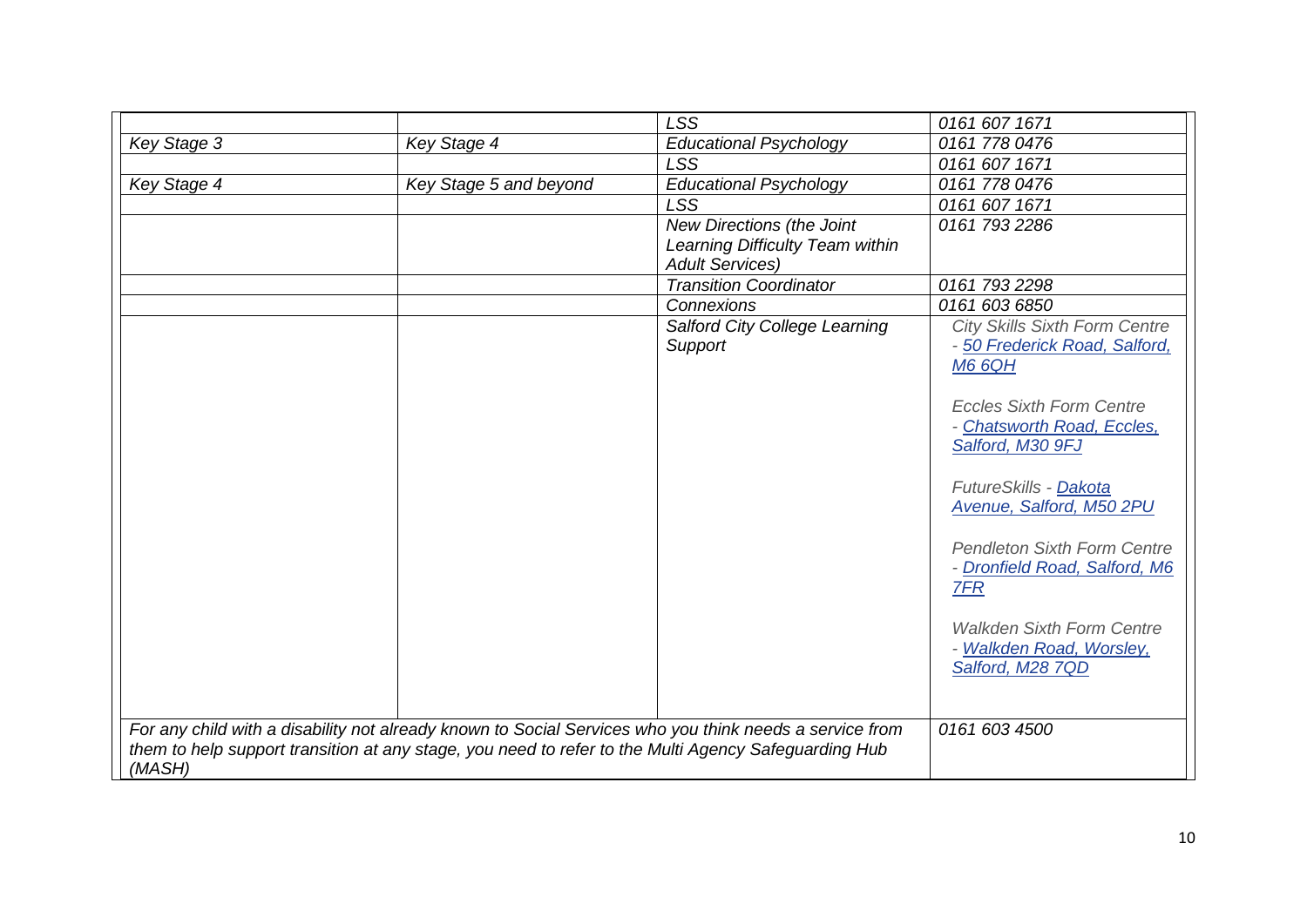| For any child with a disability who is already in receipt of Social Services and needs Social Care help to<br>support transition at any stage support, contact the Children with Disabilities Team                              | 0161 793 3535 |  |  |  |
|---------------------------------------------------------------------------------------------------------------------------------------------------------------------------------------------------------------------------------|---------------|--|--|--|
| 13. Information on where the local authority's local offer is published                                                                                                                                                         |               |  |  |  |
|                                                                                                                                                                                                                                 |               |  |  |  |
| The local authority's local offer can is published on: http://www.salford.gov.uk/localoffer.htm                                                                                                                                 |               |  |  |  |
| The local offer for St Paul's CE Primary School can be viewed at www.stpaulscrompton.org.uk                                                                                                                                     |               |  |  |  |
| <b>COVID-19 Addendum:</b>                                                                                                                                                                                                       |               |  |  |  |
|                                                                                                                                                                                                                                 |               |  |  |  |
| From September 2020, the Government announced plans for all children to return to school on a full-time basis.                                                                                                                  |               |  |  |  |
| Following the guidelines published by the government, St Paul's CE Primary will offer the following provision for pupils with SEND:                                                                                             |               |  |  |  |
| Children will be taught in 'bubbles' in their year group. Each bubble will have a Class Teacher and a Teaching Assistant/s assigned to them.<br>$\bullet$                                                                       |               |  |  |  |
| Children will have access to their relevant curriculum and quality first teaching, through carefully planned differentiated lessons, set by the Class<br>Teacher, which take into account the individual needs of the children. |               |  |  |  |
| Upon their return to school all classes will take part in a recovery curriculum prioritising emotional health and wellbeing; re-establishing<br>friendships; and social engagement.                                             |               |  |  |  |
| Interventions will take place in 'Year Group Bubbles'. Trained Teaching Assistants will continue to deliver evidence-based interventions.                                                                                       |               |  |  |  |
| SEND One Page profiles and Progress Plans will continue to be in place for children with an EHCP, and those children who are 'SEND Support'.<br>$\bullet$                                                                       |               |  |  |  |
| EHCP Annual Review will be held via Zoom/Microsoft Teams/ Telephone call with Parent/Carers and professionals involved in the child's<br>education and care.                                                                    |               |  |  |  |
| External agencies will continue to provide support via Zoom/ Microsoft Teams/ Telephone Calls and within school, when necessary, following the<br>usual graduated response detailed above.                                      |               |  |  |  |
|                                                                                                                                                                                                                                 |               |  |  |  |